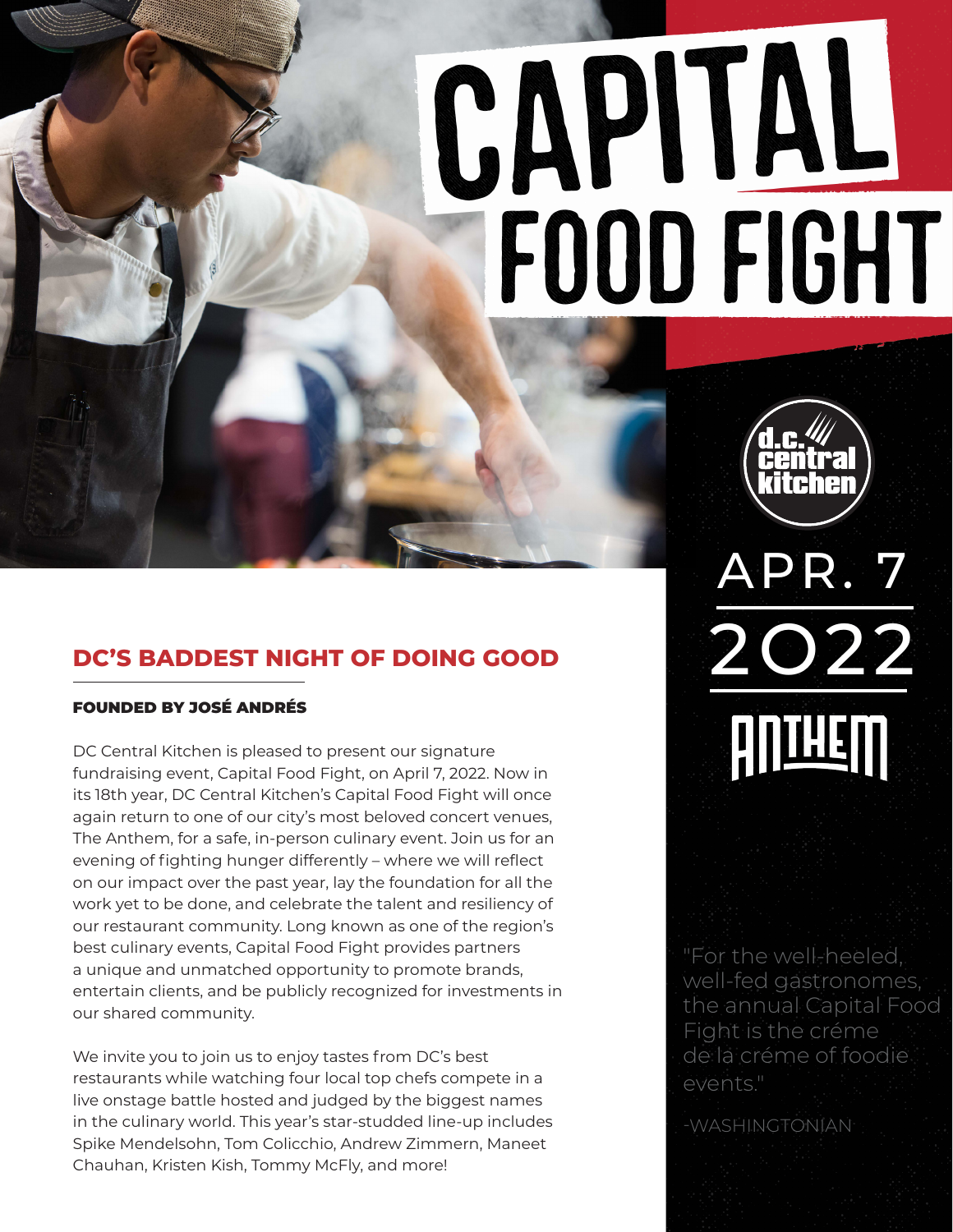# SPONSOR LEVELS

#### PRESENTING SPONSOR \$100,000

Elevate your brand among key guests of Capital Food Fight with premier recognition before and during the event.

- 30 all-access tickets to Capital Food Fight with dedicated box-style seating in the exclusive VIP Balcony
- Premier logo placement and verbal recognition on stage and throughout the venue
- Onstage speaking opportunity
- Food item of sponsor's choice may be featured as a secret ingredient in the onstage chef battle
- A private "Presenting Sponsor Reception" preceding the event to showcase your brand and host key supporters
- Logo recognition in all pre-event materials and on-site signage

#### SHOWCASE SPONSOR \$50,000

Host a captivating event space, highlighting the issue, product, or campaign of your choice.

- 30 all-access tickets with dedicated box seating in the exclusive 2nd floor VIP Balcony
- Logo recognition in all pre-event materials and on-site signage

#### EXECUTIVE CHEF SPONSOR \$25,000

Enjoy all the event action from your own dedicated box overlooking the event and sample bites and cocktails in the exclusive 2nd floor VIP Balcony.

- 16 all-access tickets, including a balcony box in the exclusive 2nd floor VIP Balcony
- Logo recognition in all pre-event materials and on-site signage

#### **SECRET INGREDIENT SPONSOR \$15,000**

Promote your brand and products than in front of our celebrity VIPs and esteemed guests on the main stage of The Anthem. Each Secret Ingredient Sponsor will have the opportunity to showcase a product of your choosing to be highlighted during one of the culinary battles between the Capital Food Fight battling chefs on stage, judged by some of the biggest names in the culinary world. In addition, your guests will take in all the action from the location of their choosing, plus two floors of unlimited tastes from DC's best restaurants and mixologists.

- 12 all-access tickets in the exclusive 2nd floor VIP Balcony
- Logo recognition in all pre-event materials and on-site signage
- Opportunity to host tasting table showcasing your brand, product and culinary concepts to event attendees

## SOUS CHEF SPONSOR \$10,000

Take in all the action from the location of your choosing, plus unlimited tastes from DC's best restaurants and mixologists.

- 12 tickets with access to the 2nd floor VIP balcony
- Logo recognition on website and event signage



**capitalfoodfight.org**